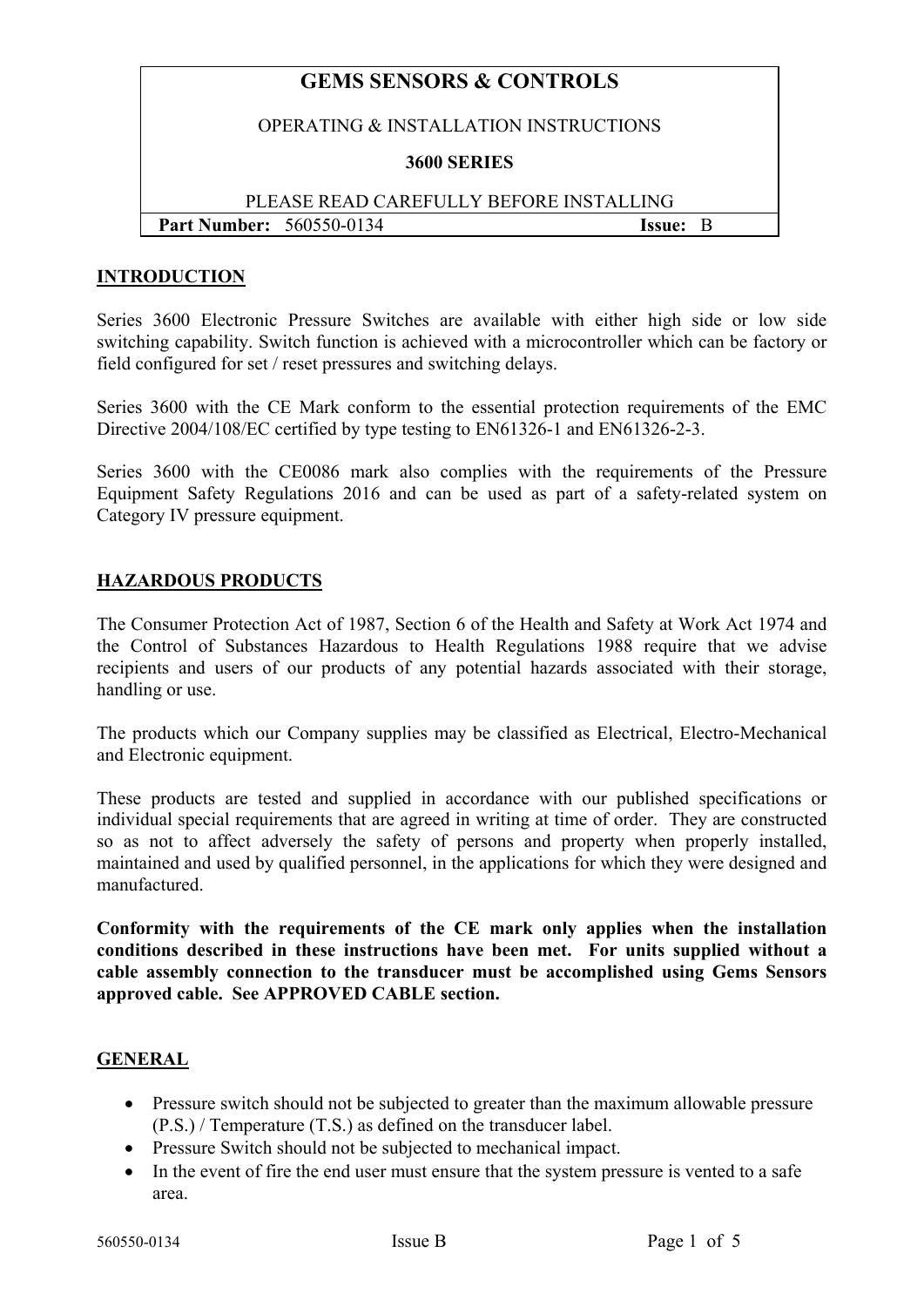- The effects of decomposition of unstable fluids should be considered by the user when placing this device in service.
- The pressure switch has no means of draining or venting, this must be performed by another component in the end users system.
- Pressure range must be compatible with the maximum pressure being measured.
- Pressure media must be compatible with the pressure switch wetted parts listed in these instructions.
- Liquid must not be allowed to freeze in the pressure port.
- The gasket must be fitted under the electrical connector.

## **MECHANICAL INSTALLATION**

**Mounting**: Pressure Switch is designed to be attached by the coupling thread only. Omnidirectional, self supported directly into the pipework. The Customer must ensure that the pressure seal is suitable for the application. If in doubt contact Gems Sensors & Controls. Observe the following maximum torques when tightening. Tightening / removal torque must be applied to pressure port hexagon only, with electrical supply disconnected.

| <b>PRESSURE PORT</b>       | <b>MAX TORQUE NM OR</b>               |
|----------------------------|---------------------------------------|
| <b>THREAD TYPE</b>         | <b>TIGHTENING INSTRUCTION</b>         |
| G1/4"A                     | 35                                    |
| G1/8"A                     | 25                                    |
| G1/4" A Integral Face Seal | 35                                    |
| M12 HP Metal Washer Seal   | 35                                    |
| NPT or NPTF                | 2 to 3 FFFT (Flats from Finger Tight) |
|                            | 120 to 150 degrees                    |

# **ELECTRICAL INSTALLATION**

All types with the CE Mark include suppression devices providing transient protection to EN 61000-6-2 and EN 55022. Refer to Tables 1 and 2 for electrical connections. Supply voltage is 6 - 40 Volts (<8 mA without load).

## **RECOMMENDED CABLE**

Gems Sensors & Controls uses cables, enclosed by either a braided screen or aluminised polyester screen where the screen is in intimate contact with a separate drain wire. Cable materials must be compatible with the operating temperature.

## **OPERATION**

Having installed the pressure switches as instructed, they are ready for use. The pressure switches should not be removed whilst the system is at pressure**.** Before applying power, check that the correct polarity and excitation levels are being applied. See Table 1 for electrical connections.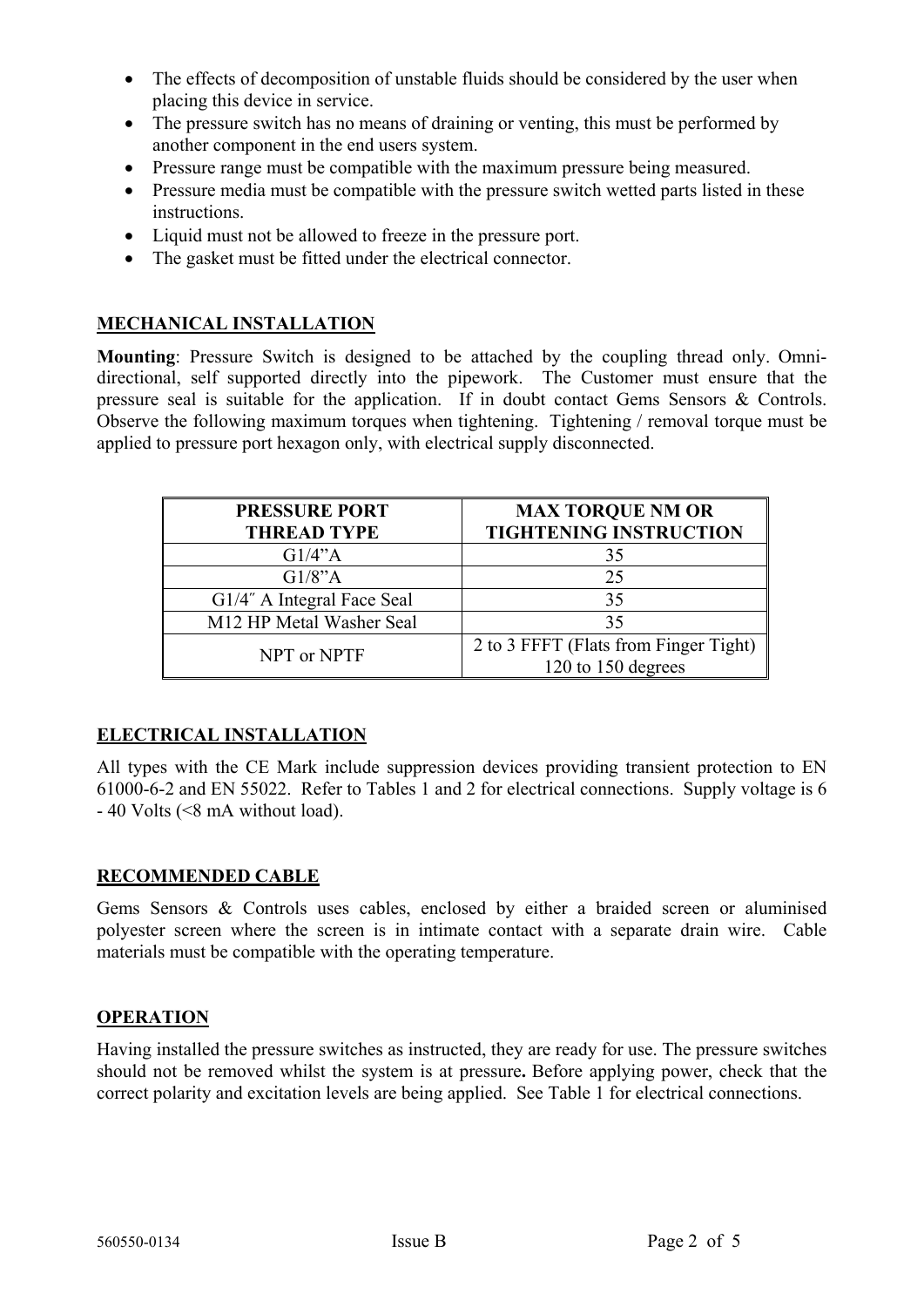## **CALIBRATION**

Pressure Switches are calibrated to the datum requested at time of order; this can be identified by the tenth letter of the identification code as follows:-

- **G:** Gauge datum vented to atmosphere via the electrical connector or cable
- **V:** Compound versions extend the pressure range on the low end to -15psiG or -1barG respectively. Compound versions measure Gauge pressure only.

### **LOAD SWITCHING CHARACTERISTICS**

Switch Rating 700mA Low Side Switch, 1000mA High Side Switch.

**CAUTION:** Suitable protection should be fitted to the switch output for transient or high in-rush current applications. If required contact Gems Sensors & Controls for recommendations.

### **OPERATIONAL LIFE:**

Limited to 100M cycles to maximum allowable pressure.

### **WARRANTY**

We guarantee this instrument against faulty workmanship and material for a period of one year from date of delivery. The Company undertake to repair, free of charge, ex-works any instrument found to be defective within the specified period providing the instrument has been used within the specification in accordance with these instructions and has not been misused in any way.

Detailed notice of such defects and satisfactory proof thereof must be given to the Company immediately after the discovery and the goods are to be returned free of charge to the Company, carefully packed and accompanied by a detailed failure report. See "RETURN TO FACTORY".

### **WETTED PARTS**

17-4 PH stainless steel, 304 stainless steel & Viton (FKM Elsatomer-Standard seal material)

#### **SERVICING**

The pressure switch cannot be repaired locally and if damaged should be returned to Gems Sensors & Controls at the address shown below or to accredited dealers when a replacement/repair is required:

> Gems Sensors & Controls Gems Sensors Inc Lennox Road 1 Cowles Road Basingstoke Plainville, CT 06062 Hants. RG22 4AW U.S.A.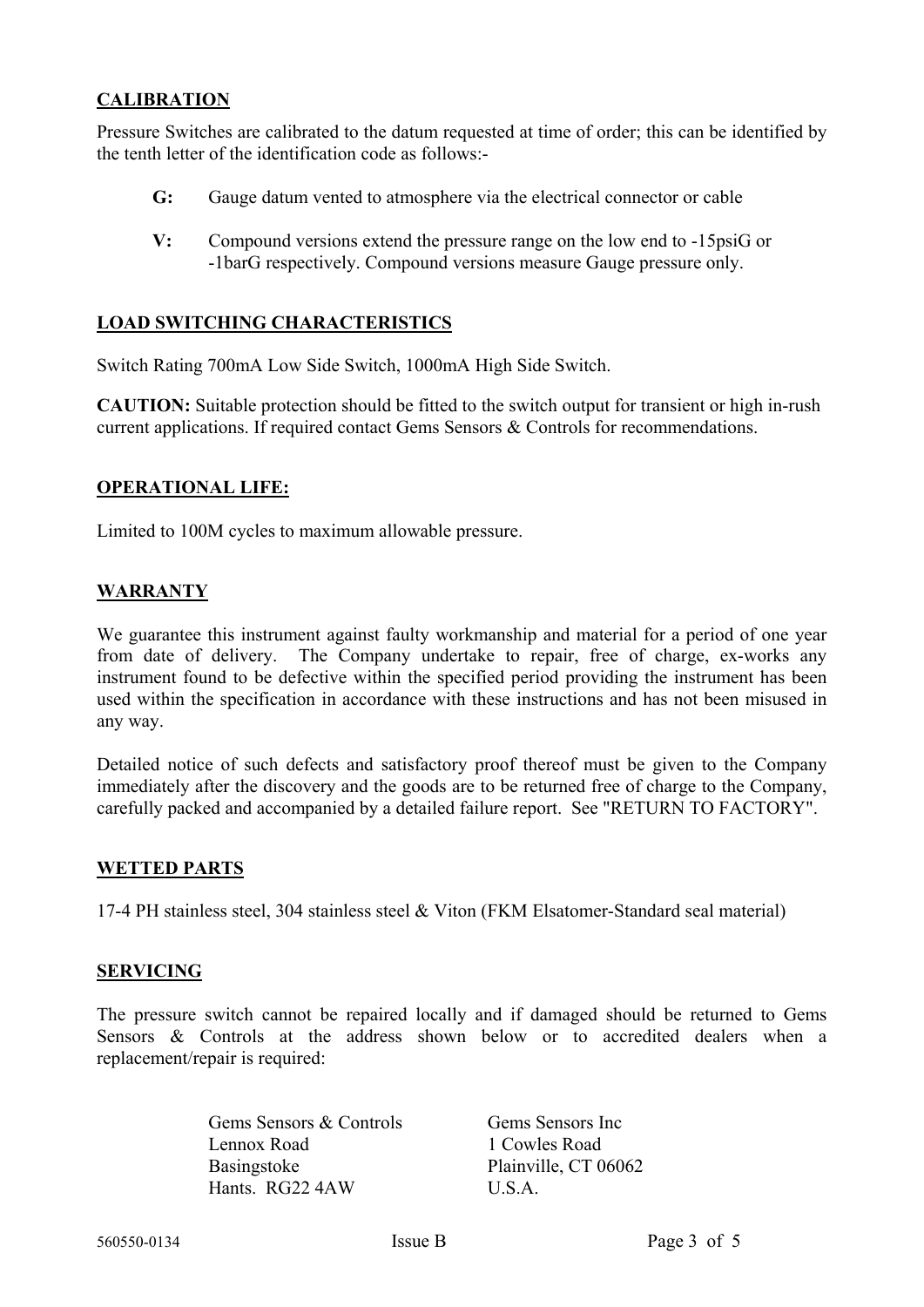## **RETURN TO FACTORY**

**PLEASE NOTE**: To comply with Health and Safety requirements, the instrument must be clean and safe to handle and accompanied by a formal statement to that effect duly signed by an authorised officer of the Company.

Any instrument returned without certification will be quarantined and no action will occur until cleared. It may ultimately be returned to you and subject to a transportation charge.

### **MAINTENANCE**

**Routine Inspection**: Not required except for periodic inspection of the cable and connector to ensure that these are neither damaged nor softened by incompatible liquid.

## **TABLE 1**

|                      | <b>CONNECTOR</b> |        |                 |
|----------------------|------------------|--------|-----------------|
|                      | DIN 9.3mm        | M12x1P | Deutsch DT04-4P |
|                      | Code B           | Code E | Code 8          |
| Vsupply              |                  |        |                 |
| Ground               |                  |        |                 |
| Switch Output        |                  |        |                 |
| <b>Digital Comms</b> |                  |        |                 |